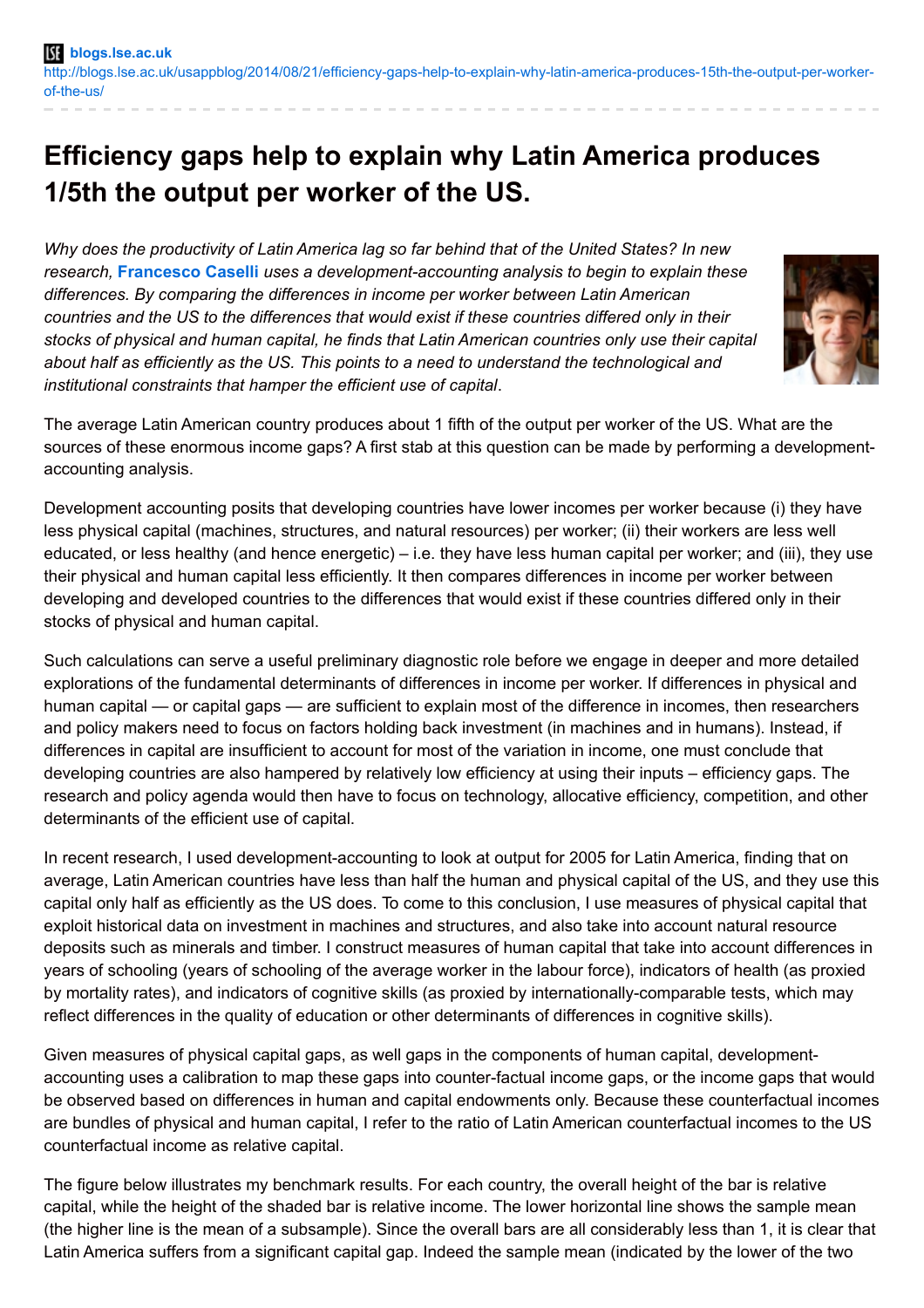horizontal lines) is 44 percent. Hence, the average Latin American country has less than half the capital (human and physical) per worker of the US.



**Figure 1 – Latin America capital and income levels relative to the US**

## *Note: Overall height: relative capital per worker (US capital levels=1.0). Grey bars: relative income per worker. Dashed line: sample mean. Country codes are* **UN [abbreviations](http://unstats.un.org/unsd/methods/m49/m49alpha.htm)***.*

Nevertheless, it is also clear that relative capital is much larger than relative income – indeed twice as large on average. This means that differences in income between Latin America and the USA cannot be ascribed uniquely to capital gaps. Indeed, the difference between income gaps and capital gaps implies that efficiency gaps are roughly as large as capital gaps. Hence, the average Latin American country not only has less than half the capital (human and physical) per worker of the US, but also uses this capital only half as efficiently as the US!

In assessing this evidence, it is essential to bear in mind that efficiency gaps contribute to income disparity both directly — as they mean that Latin America gets less out of its capital — and indirectly — since much of the capital gap itself is likely due to diminished incentives to invest in equipment, structure, schooling, and health caused by low efficiency. The consequences of closing the efficiency gap would correspondingly be far reaching.

Explaining the Latin American efficiency gap is therefore a high priority both for scholars and for policy makers. It is likely that this task will require firm-level evidence. Firm level evidence would also be invaluable in checking the robustness of the development-accounting results, which are subject to severe data-quality limitations.

*This article is based on the LSE's Centre for [Macroeconomics](http://cep.lse.ac.uk/pubs/download/dp1289.pdf) Discussion Paper '*The Latin American Efficiency Gap'. The research was financed by the World Bank and will appear in a forthcoming volume on growth in Latin *America.*

Featured [image](https://www.flickr.com/photos/cifor/8899086818): A worker shells Brazil nuts, Puerto [Maldonado,](https://creativecommons.org/licenses/by-nc/2.0/) Madre de Dios, Peru, Credit: [CIFOR](https://www.flickr.com/photos/cifor/) (Flickr, CC-*BY-NC-2.0)*

*Please read our comments policy before [commenting](http://blogs.lse.ac.uk/europpblog/about/comments-policy/)*.

Note: This article gives the views of the author, and not the position of USApp–American Politics and Policy, nor *of the London School of Economics.*

*Shortened URL for this post:* **<http://bit.ly/YD3hJo>**

\_\_\_\_\_\_\_\_\_\_\_\_\_\_\_\_\_\_\_\_\_\_\_\_\_\_\_\_\_\_\_\_\_